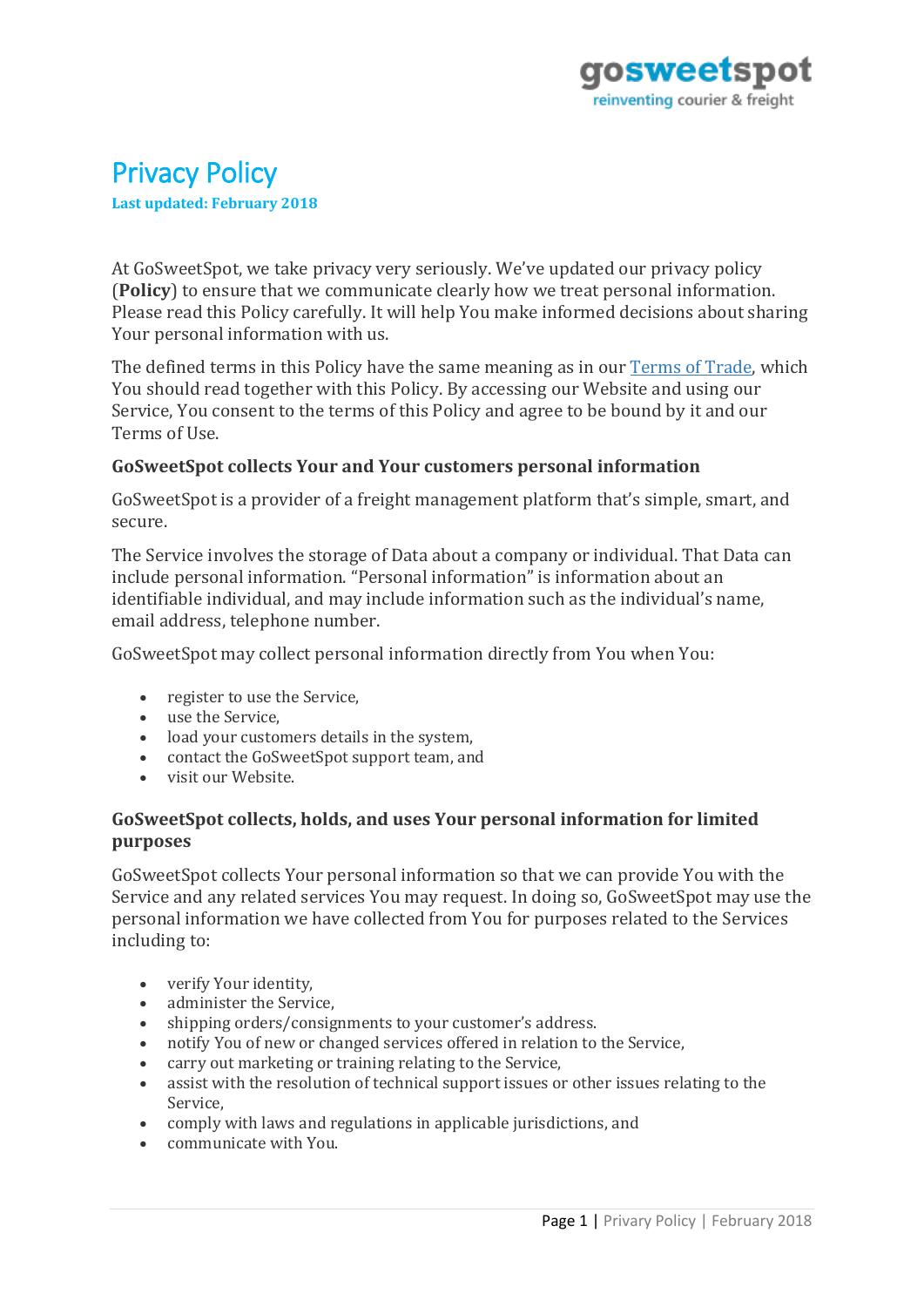

By using the Service, You consent to Your personal information being collected, held and used in this way and for any other use You authorise. GoSweetSpot will only use Your personal information for the purposes described in this Policy or with Your express permission.

It is Your responsibility to keep Your password to the Service safe. You should notify us as soon as possible if You become aware of any misuse of Your password, and immediately change Your password within the Service or via the ["Remind](https://ship.gosweetspot.com/account/resetpassword)  [Password"](https://ship.gosweetspot.com/account/resetpassword) process.

## **GoSweetSpot holds Your personal information on servers located in New Zealand and**

## **GoSweetSpot takes steps to protect Your personal information**

GoSweetSpot is committed to protecting the security of Your personal information and we take all reasonable precautions to protect it from unauthorised access, modification or disclosure. Your personal information is stored on secure servers that have SSL Certificates issued by leading certificate authorities, and all Data transferred between You and the Service is encrypted.

However, the Internet is not in itself a secure environment and we cannot give an absolute assurance that Your information will be secure at all times. Transmission of personal information over the Internet is at Your own risk and You should only enter, or instruct the entering of, personal information to the Service within a secure environment.

We will advise You at the first reasonable opportunity upon discovering or being advised of a security breach where Your personal information is lost, stolen, accessed, used, disclosed, copied, modified, or disposed of by any unauthorised persons or in any unauthorised manner.

### **GoSweetSpot only discloses Your Personal Information in limited circumstances**

GoSweetSpot will only disclose the personal information You have provided to us to entities outside the GoSweetSpot group of companies if it is necessary and appropriate to facilitate the purpose for which Your personal information was collected pursuant to this Policy, including the provision of the Service.

GoSweetSpot will not otherwise disclose Your personal information to a third party unless You have provided Your express consent. However, You should be aware that GoSweetSpot may be required to disclose Your personal information without Your consent in order to comply with any court orders, subpoenas, or other legal process or investigation including by tax authorities, if such disclosure is required by law. Where possible and appropriate, we will notify You if we are required by law to disclose Your personal information.

### **You may request access to Your personal information**

It is Your responsibility to ensure that the personal information You provide to us is accurate, complete and up-to-date. You may request access to the information we hold about You, or request that we update or correct any personal information we hold about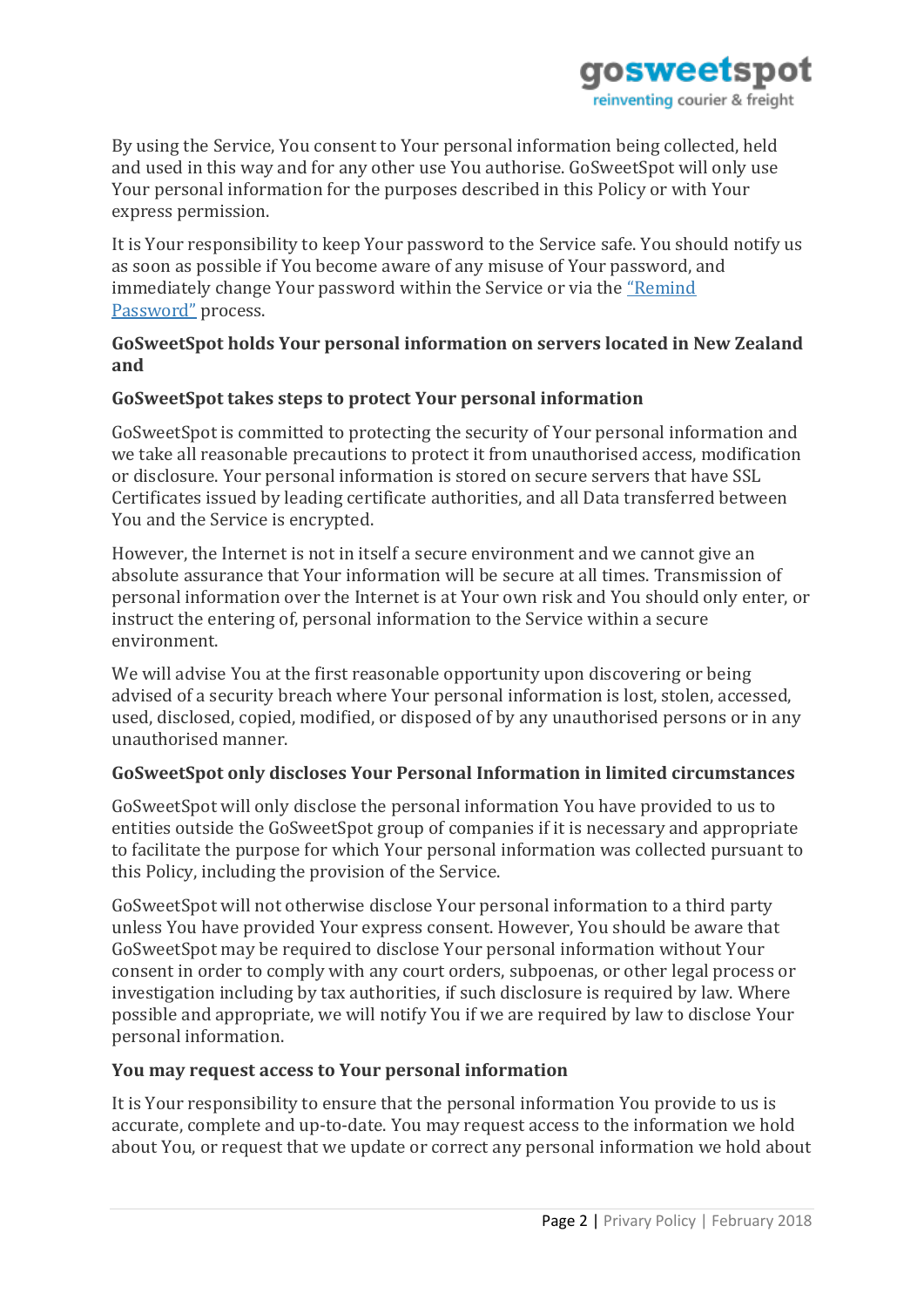

You, by setting out Your request in writing and sending it to us at [support@gosweetspot.com.](mailto:support@gosweetspot.com)

GoSweetSpot will process Your request as soon as reasonably practicable, provided we are not otherwise prevented from doing so on legal grounds. If we are unable to meet Your request, we will let You know why. For example, it may be necessary for us to deny Your request if it would have an unreasonable impact on the privacy or affairs of other individuals, or if it is not reasonable and practicable for us to process Your request in the manner You have requested. In some circumstances, it may be necessary for us to seek to arrange access to Your personal information through a mutually agreed intermediary (for example, the Subscriber).

We will only keep Your personal information for as long as we require it for the purposes of providing You with the Service. However, we may also be required to keep some of Your personal information for specified periods of time, for example under certain laws relating to corporations, money laundering, and financial reporting legislation.

### **GoSweetSpot uses cookies**

In providing the Service, GoSweetSpot utilises "cookies". A cookie is a small text file that is stored on Your computer for record-keeping purposes. A cookie does not identify You personally or contain any other information about You but it does identify Your computer.

We and some of our affiliates and third-party service providers may use a combination of "persistent cookies" (cookies that remain on Your hard drive for an extended period of time) and "session ID cookies" (cookies that expire when You close Your browser) on the Website to, for example, track overall site usage, and track and report on Your use and interaction with ad impressions and ad services.

You can set Your browser to notify You when You receive a cookie so that You will have an opportunity to either accept or reject it in each instance. However, You should note that refusing cookies may have a negative impact on the functionality and usability of the Website.

We do not respond to or honour "Do Not Track" requests at this time.

### **You can opt-out of any email communications**

GoSweetSpot sends billing information, product information, Service updates and Service notifications to You via email. Our emails will contain clear and obvious instructions describing how You can choose to be removed from any mailing list not essential to the Service. GoSweetSpot will remove You at Your request.

## **You are responsible for transfer of Your data to third-party applications**

### **GoSweetSpot has a privacy complaints process**

If You wish to complain about how we have handled Your personal information, please provide our Privacy Officer with full details of Your complaint and any supporting documentation:

• by e-mail at [support@gosweetspot.com,](mailto:support@gosweetspot.com) or